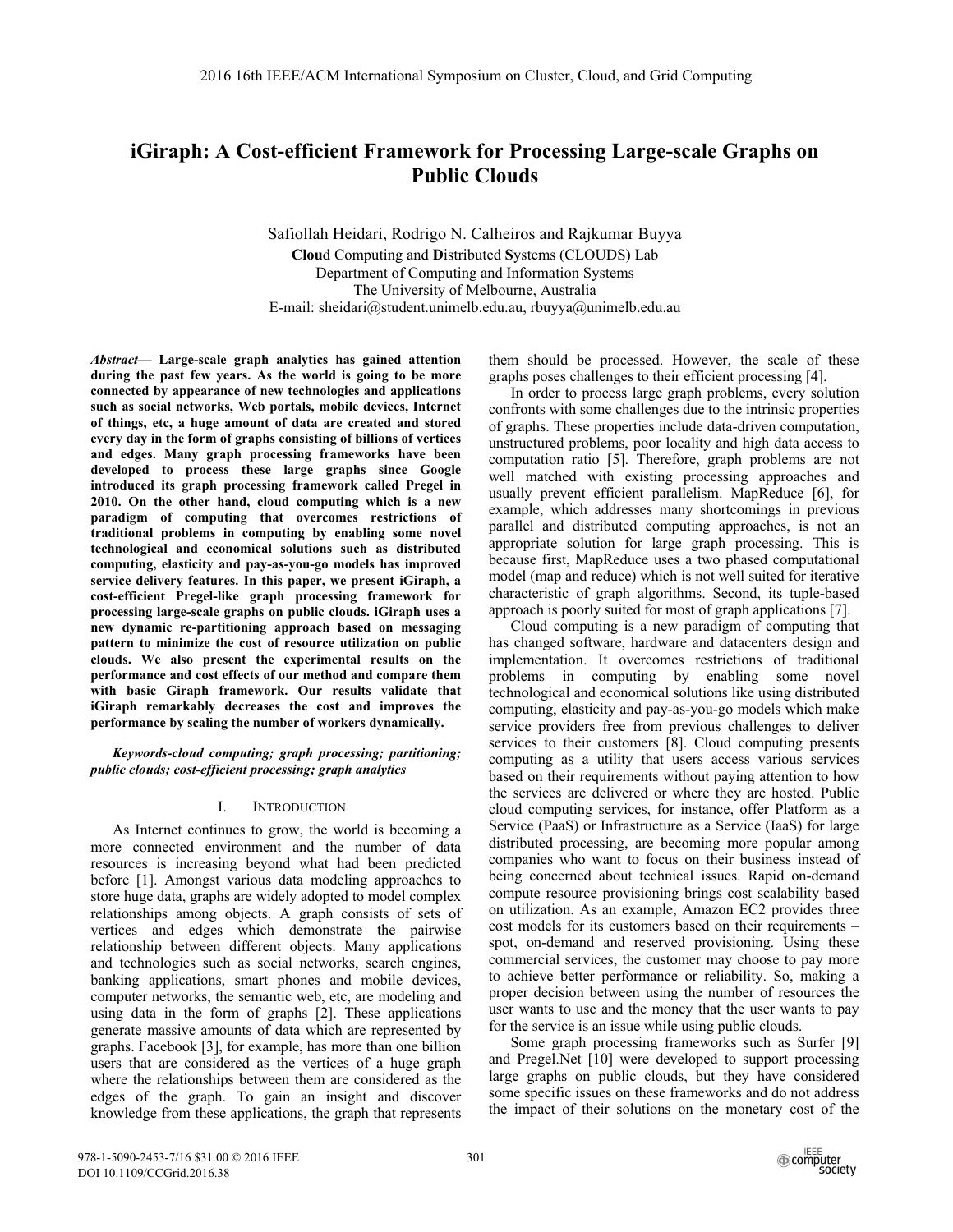system. For example, Surfer has proposed a graph partitioning method based on network latency and Pregel.Net, which is the .Net-based implementation of Pregel, has analyzed the impact of BSP graph processing models on public clouds using Microsoft Azure. On the other hand, there are some services such as Amazon relational database service (RDS) which is designed for traditional relational databases [11]. It is aimed at facilitating the set-up, operation and scaling a relational database and comes with two reserved and on-demand instance packages. According to a recent report [12], graph databases are getting more and more attentions every day and many companies are going to use this kind of database for their businesses. So, in the near future, public cloud providers will introduce new graph processing services on their infrastructures.

However, current frameworks for graph processing have limitations that hinder their adoption in cloud platforms. First, the majority of them have been designed and tested on cluster environments and not clouds, hence they have not considered monetary optimization, which is a very important factor for service selection on clouds. Second, many graph processing frameworks focus on reducing the operation's execution time, reducing memory utilization, considering task priorities and so on to reduce the cost of processing, but considering a static pool of resources with known size. On the other hand, cloud computing provides high scalability on-demand resources that can help users to perform their tasks using various services. Therefore, a graph processing approach with performance guarantees and optimal cost is a must in a cloud setting.

In this paper, we propose a graph processing framework called iGiraph. It uses a cost-efficient dynamic repartitioning approach that utilizes network traffic message pattern to reduce the number of virtual machines (workers) during the processing by migrating partitions and vertices to minimize the cost. The new repartitioning method also mitigates network traffic results in faster execution. Our work, iGiraph makes the following **key contributions**:

- iGiraph repartitions the graph dynamically across workers considering network traffic pattern to reduce the communication between compute nodes.
- iGiraph uses high degree vertices concept in partition level, with the convergent level of the algorithms that are running on the system. iGiraph manages the number of compute nodes using a proper combination of these methods.
- While cost is a very critical factor in service selection procedure for any user on a public cloud, iGiraph significantly reduces the cost of processing large-scale graphs with reasonably close runtimes to Giraph by its new approach.

The rest of the paper is organized as follow: section 2, explains the basic Apache Giraph framework and its features following by the vertex and algorithm categorization is used for our work. Section 3 gives details about iGiraph solutions. Section 4 shows iGiraph's implementation. Performance evaluation of the system is discussed in section 5 and finally,



related works and conclusions and future works are explained in sections 6 and 7, respectively

### II. BACKGROUND

In this section, we first introduce Apache Giraph [13] which is the fundamental framework for our system. Then, we explain Bulk Synchronous Parallel (BSP) [14] model following by describing a vertex categorization that is effectively used for our re-partitioning model. Finally, we explain the graph algorithm classification we used in this paper which has a great impact on choosing the right strategy to reduce the cost of the whole system.

### *A. Giraph*

Apache Giraph is an open-source implementation of proprietary Pregel. It is a distributed graph processing framework that uses a set of machines (workers) to process large graph datasets. One of the machines plays the role of master to coordinate with other slave workers. The master is also responsible for global synchronization, error handling, assigning partitions to workers and aggregating aggregator values. Giraph is a Hadoop-based framework that runs workers as map-only jobs and uses Hadoop data file system (HDFS) for data I/O. It also employs Apache ZooKeeper [15] for checkpointing, coordination and failure recovery scheme. Giraph added many features beyond the basic Pregel including sharded aggregators, out-of-core computation, master computation, edge-oriented input and more. Finally, having a growing community of users and developers worldwide, Giraph has become a popular graph processing framework that even big companies such as Facebook are using it to process their huge datasets [16].

Giraph utilizes vertex-centric programming model like Pregel in which each vertex of the graph is identified by a unique ID. Each vertex also has other information such as a vertex value, a set of edges with an edge value for each edge, and a set of messages sent to it. To process a large graph in vertex-centric model, it should be partitioned into smaller parts by a partitioner where each partition is connected to other partitions by cross-edges between them. The partitioner also distributes partitions to a set of worker machines. In Giraph, a partitioner determines which partition a vertex belongs to based on its ID. Giraph uses a default hash function on the vertex ID to partition a graph while other customized partitioners also can be used. To improve the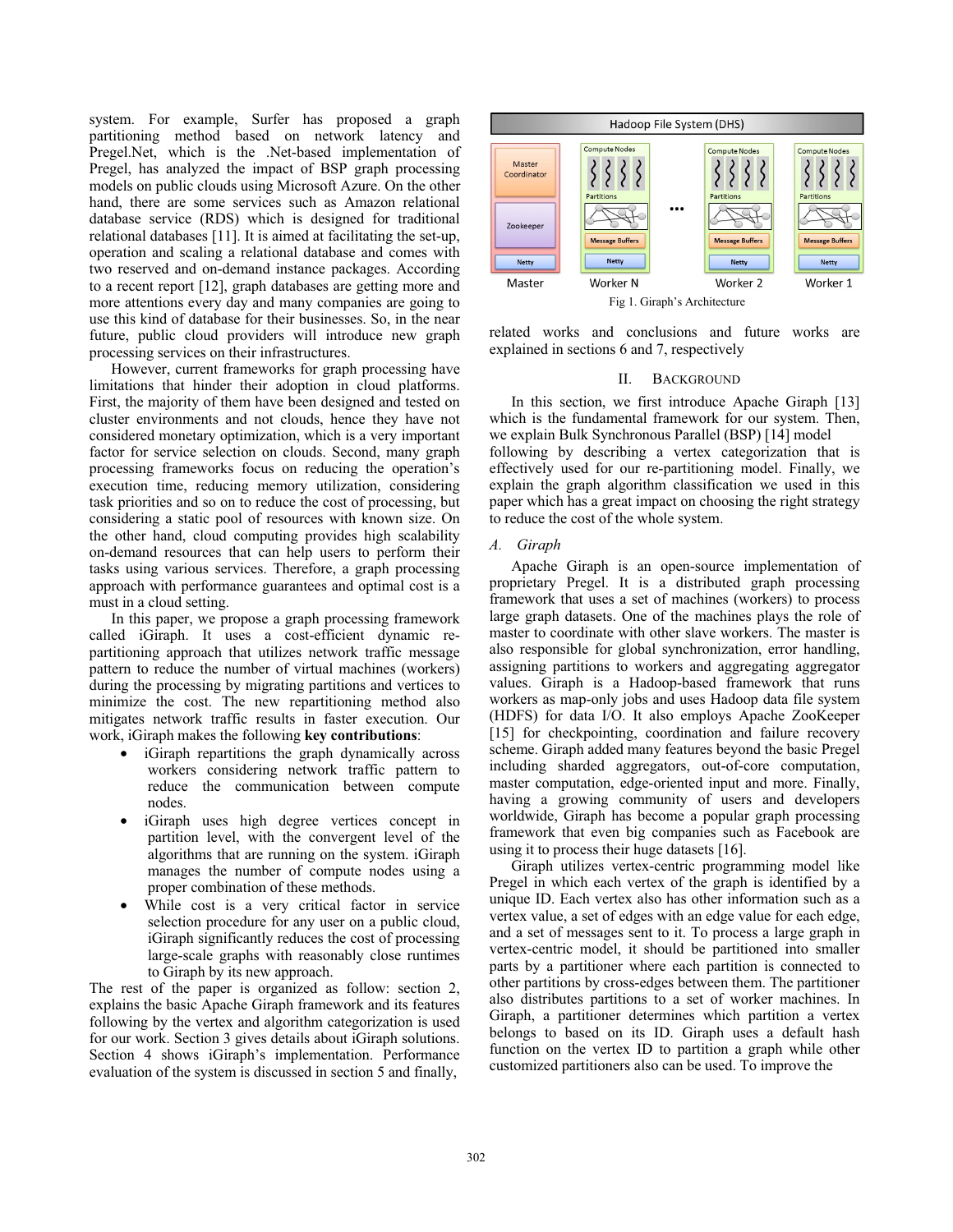

Fig 2. Internal vertices and border vertices

load balancing, the number of partitions is often greater than the number of workers.

Using simple static partitioning methods makes Giraph to run and process various graph algorithms slower and with more costs than other Pregel-like frameworks such as GPS [17] or Giraphx [18]. These systems have shown that using more complicated static partitioning algorithms such as METIS [19], rather than using a simple hash partitioning method, can remarkably improve the performance. GPS for example, uses a combination of a static partitioning algorithm to partition the graph and a dynamic repartitioning algorithm during the computation to distribute the remaining non-processed vertices to idle workers to reduce the execution time within a superstep. In this paper, we choose the hash partitioning algorithm to start partitioning the graph with, but during the computation we replace that with a dynamic traffic-aware re-partitioning algorithm to reduce the cost of the whole processing operation and improve the performance of the system.

# *B. Bulk Synchronous Parallel Model*

Bulk Synchronous Parallel (BSP) is a vertex-centric computational model in which every single vertex of the graph can carry two states of *active* or *inactive*. All vertices are *active* when the computation starts. The processing consists of a series of iterations, called *supersteps*, followed by global synchronization barriers between them. In each iteration, every vertex that is involved in computation, 1) receives its neighbors updated values from previous iteration, 2) the vertex then will be updated by received values, 3) and finally, the vertex sends its updated value to its adjacent vertices that will be available to them in the next superstep and changes its state to *inactive*.

The advantage of using BSP model in Giraph is that all the aforementioned operation is executed by a user-defined *Compute()* function of the *Vertex* class. After all the vertices completed executing *Compute()* function in a superstep, data will be aggregated during the synchronization phase and the messages generated by each vertex will be available to their destinations at the beginning of next superstep. If a vertex does not receive any messages during a superstep, it can deactivate itself by calling *voteToHalt()* function. However, a deactivated vertex can be activated by receiving messages from its neighbors. If there is not any active vertex, the computation is finished.

### *C. Internal Vertices and Border Vertices*

A graph G=(V,E) consists of a set of vertices  $V = \{v_1, v_2,$ …,  $v_n$ } and a set of edges  $E = \{e_1, e_2, ..., e_m\}$  where  $E \subset V \times V$ . In the vertex-centric graph processing approach, the graph is divided into smaller partitions based on vertex divisions so that  $P_1 \cup P_2 \cup ... \cup P_k = V$  are *k* partitions of V where  $P_i \cap P_j = \emptyset$ ,  $\forall i \neq j$ . Therefore, each vertex basically belongs to only one particular partition [20].

An internal vertex is a vertex that all its adjacent vertices are inside the same partition as this particular vertex is. So, the messages coming out from an internal vertex only flow within the partition. On the other side, a border vertex is a vertex that at least one of its neighbors is placed in another partition. Hence, a border vertex's outgoing messages need to be sent to at least one different partition than the partition this particular vertex belongs to. Passing messages between partitions leads to increasing network traffic which results in longer execution time, inefficient resource utilization and higher costs in turn. Internal vertices and border vertices are shown in figure 2. One of the approaches for avoiding message passing side effects is to partition the graph in a way that reduces the number of border vertices and crossedges between partitions so that the number of messages passing between partitions will be reduced.

### *D. Graph Algorithms*

Different research use different classification of algorithms. For example, one may classify graph algorithms into traversal algorithms, graph aggregation algorithms, random walk algorithms and so on, while another one classifies them as global queries and targeted queries [21]. In this paper we use our own classification which categorizes graph algorithms based on their behavior in network traffic making and generating messages during the processing. We classify algorithms into two groups as follow:

- Non-Convergent Algorithms: Non-convergent algorithms are the algorithms that generate almost the same number of messages during processing. They complete the processing by passing the same number of messages in the last superstep as the number of messages they passed during first supersteps. So, the number of messages are generated using these applications never tends to become zero. PageRank [22], for instance, is a nonconvergent algorithm.
- Convergent Algorithms: In contrast to nonconvergent algorithms, the number of messages are generated using convergent algorithms tend to fall down to zero by the end of processing operations. Computing shortest paths [23] and connected components [24] algorithms are among convergent algorithms.

Here, we give a brief explanation of the algorithms we use from each category.

### *1) PageRank*

PageRank is an algorithm which is used to measure the significance of website pages. PageRank works by measuring the number of links (hyperlinks) to a page to specify an importance estimation of a website. The more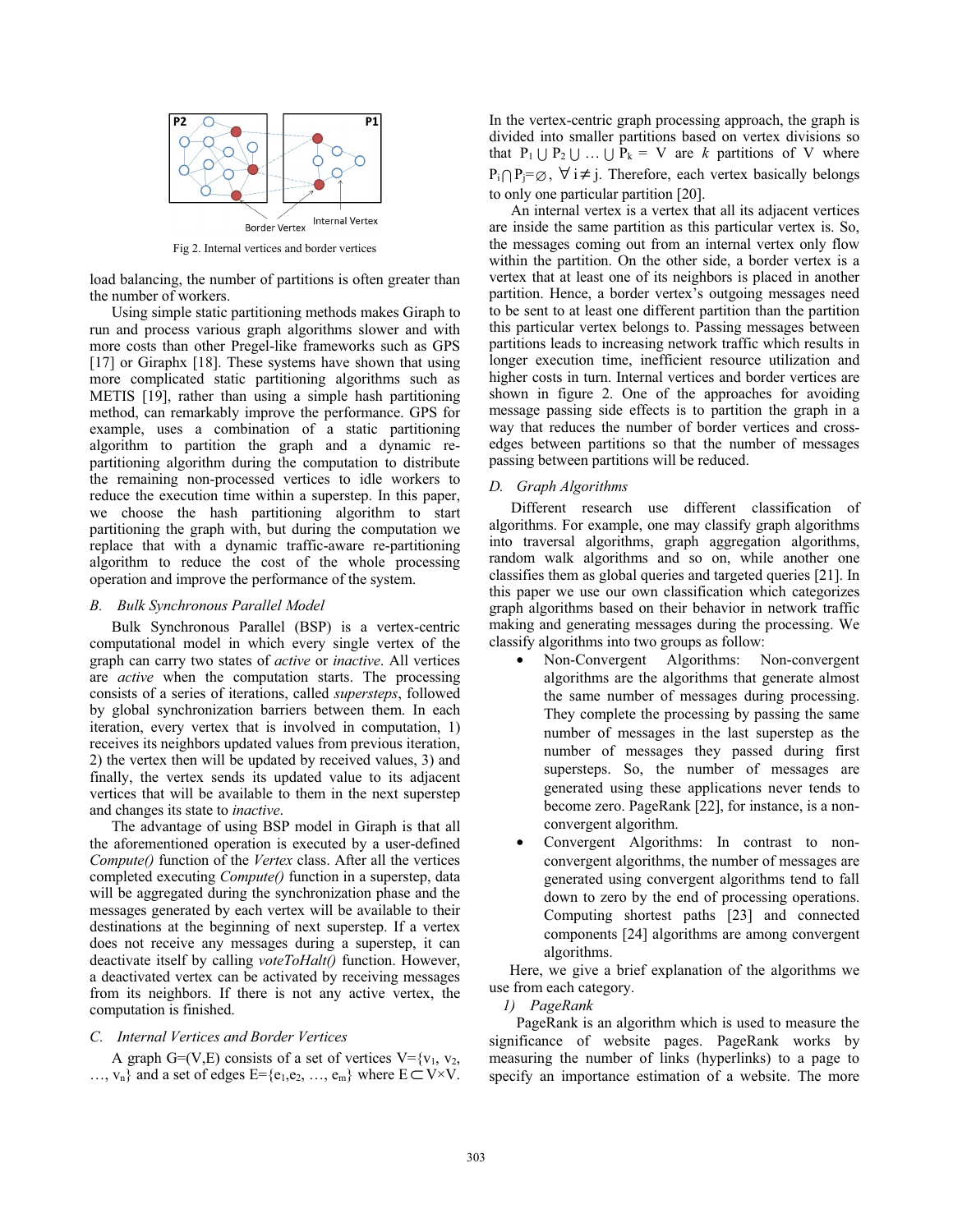important the page is, the more links it receives from other pages. PageRank does not rank a website as a whole, but is assessed by each page exclusively. The PageRank of page  $P_i$ does not impress the PageRank of a typical page P uniformly because of different weights that each page has. The summation of weighted PageRanks of all pages  $P_i$  then is multiplied by an alleviation factor 'd' that usually is set between 0 and 1. PageRank is also a non-convergent algorithm according to above classification because it produces the same number of messages in each superstep during a processing operation.

# *2) Connected Components*

A connected component algorithm finds different subgraphs of a particular graph in which there is a path between any two vertices and that is not connected to any further vertices in the super-graph. We use HCC that starts with having all vertices in an initial active state. Each vertex starts computing by considering its ID as its component ID and update this component ID when it receives a smaller component ID. The vertex then propagates the updated value to its adjacent vertices. Connected component is a convergent algorithm because the number of passing messages between vertices tends to fall down to zero as the states of vertices change to inactive until the end of computation.

# *3) Single Source Shortest Paths*

The shortest path in graph theory is the problem of discovering a path between two nodes such that the summation of the weights of its edge components is minimized. This is a well-known problem in graph theory and there are different approaches and applications applying various solutions to various problems in this field.

Single source shortest path (SSSP) problem is one derivation of the main shortest path problem. This problem needs to find a shortest path between a single source node and all other vertices in the graph. In this algorithm, each vertex initializes its value (distance) to INF  $(\infty)$ , while the source node put 0 as its distance. INF is larger than any possible path from the source node in the graph. In the first superstep, only the source node updates its neighbors; in the next superstep, the updated neighbors will send messages to their own neighbors and so on. The algorithm completes when there is no more updates happening and the states of vertices also changed to inactive. So, SSSP is a convergent algorithm according to the aforementioned definition.

# *E. Graph Processing Challenges on Clouds*

A large-scale graph processing operation that includes a series of iterations to process a graph usually causes considerable overheads due to its large memory consumption, CPU utilization, error handling, etc. Accordingly, various frameworks are proposed to optimize and improve the performance of graph processing operations. Although many of these frameworks offer specified scalability improvements on high performance clusters with fast interconnections, their performance on

cloud environments in which some critical factors such as service cost is determinative, is less studied. So, there are not many works that considered monetary optimizations. Besides, many existing frameworks consider memory utilization, runtime reduction, tasks prioritization and so on by using constant number of resources. So, they are not utilizing clouds elasticity and scalability that are important characteristics of cloud environments and can have significant impact on monetary costs. Our work is scoped to reduce the monetary cost of processing large-scale graphs on public clouds by proposing a Pregel-like framework.

# III. IGIRAPH

# *A. Motivation*

iGiraph utilizes a distributed architecture on top of Hadoop and uses its distributed file system for data I/O. It is a Pregel-like graph processing system which means it employs vertex-centric processing solutions to process a graph and follows Pregel-like systems' behaviors. The problem with many of existing graph processing systems, particularly Pregel-like frameworks, is that although they propose methods to run the processing faster and improve the performance of the system, resource utilization and monetary cost factors are less studied. Nonetheless, cost is a crucial factor for every business that wants to use public cloud infrastructure. As cloud providers are using pay-asyou-go models for the services they are providing, considering the factors that have impacts on the cost of the services is very important for customers to choose the right services. There are many factors that influence the whole processing costs in a cloud environment including:

- Execution time: The longer the operation takes, the more user has to pay.
- Resource costs: Every resource has its own price. So, choosing the right number of machines with the right size can make huge differences.
- Communication: Sending and receiving data in a cloud environment is not free hence reducing the cost of communication for each operation is vital.
- Storage: Storing data could also become costly specially, for big data related services.

One of the most important parts of a graph processing system is the partitioning method that is used to partition and distribute data across the workers. Choosing between various static partitioning methods or between static and dynamic partitioning approaches can affect the system performance and cost. iGiraph uses a dynamic graph repartitioning method which considers the main cost factors and improves the processing performance.

# *B. iGiraph's Dynamic Re-partitioning Approach*

iGiraph's repartitioning algorithm uses the concept of high degree vertices in partition level and merges the partitions to reduce the number of cross-edges between them by migrating partitions from one worker to another. During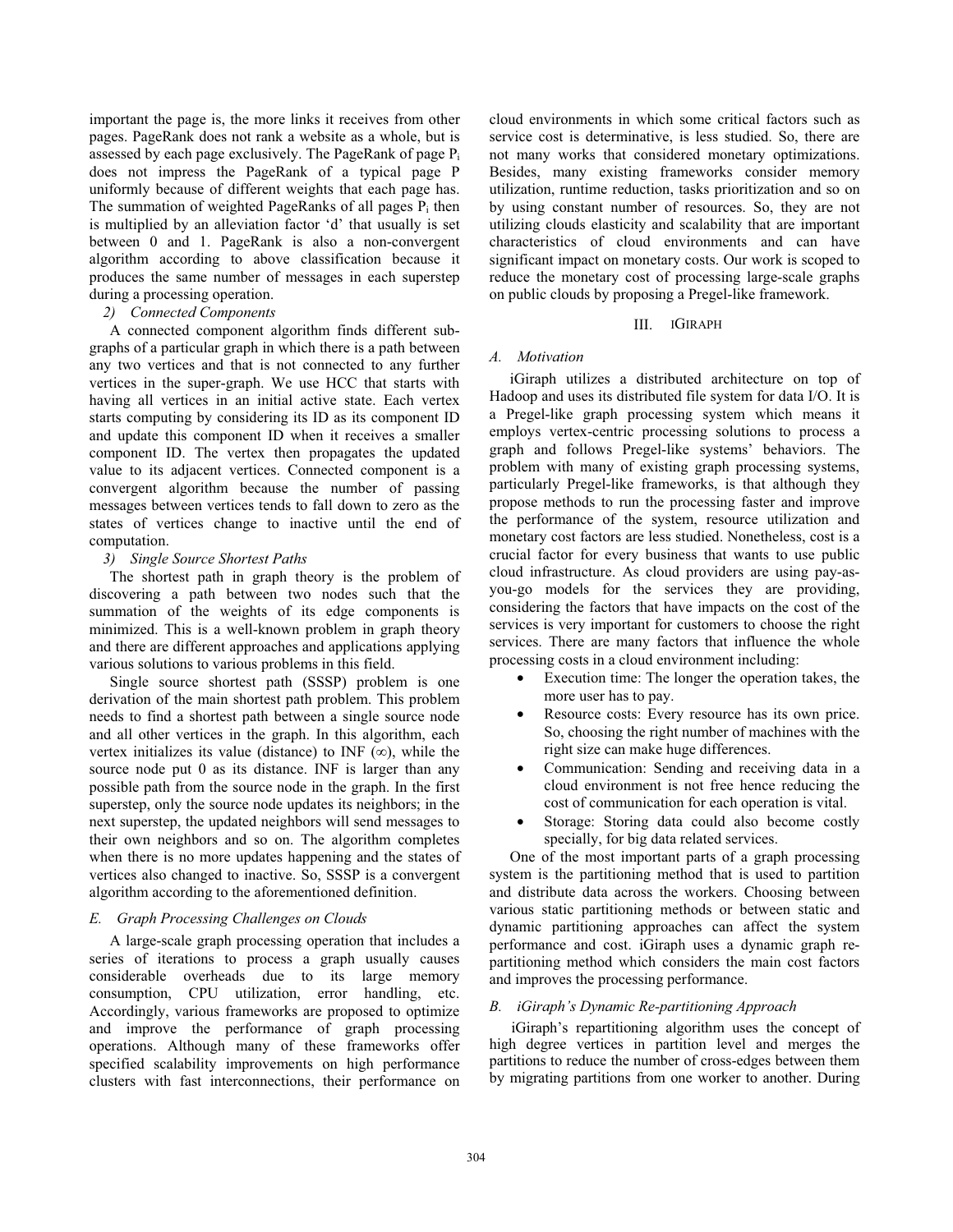this process, some workers (resources) gradually become empty and can be released to decrease the cost of resource utilization.

In many real world graphs only a few number of nodes contains a large fraction of all the edges in the graph [17]. These vertices are known as *high degree* vertices. While the number of edges connecting to a vertex states the degree of that vertex, a high degree vertex has much more connected edges compared to majority of the vertices in a graph. For example, in a social network, a singer, an actor or celebrities can have millions of followers in comparison with the average of tens or hundreds of friends and followers for an ordinary user.

High degree vertices can play an important role in causing network traffic and delaying the execution time specially when they are placed as border vertices in partitions or close to border vertices. That is, putting high degree vertices as close as possible to their neighbors can significantly improve the network and system performance. Figure 3 shows the importance of this issue. In Figure 3.a vertex  $\nu$  from partition P1 is connected to many vertices in P2 results in huge network traffic while passing messages between two partitions and therefore delays the run-time and increases the cost. But as is shown in Figure 3.b, moving *v* to P2 can remarkably reduce the cross-edges between two partitions.



Fig 3. The role of high degree border vertices in reducing network traffic

iGiraph uses high degree vertex concept in partition level not vertex level. It means that as there are vertices with higher degree than other vertices in the graph, there are also partitions that send or receive more messages than other partitions in the graph of system workers. In order to store the information about which partition has sent or received more messages, iGiraph uses two separate lists. One stores the number of outgoing messages from each partition and the other, stores the number of incoming messages to each partition. We also define  $\alpha$ , which is a threshold that is an average value for the number of messages that are transferring between each pairs of partitions.  $\alpha$  is defined as follows:

$$
\alpha = \frac{\sum_{i=1}^{N_p} \sum_{j=1}^{n} N_m(P_j, P_{j+1})}{N_p} \tag{1}
$$

In the above formula,  $N_m(P_j,P_{j+1})$  shows the number of messages between partition *j* and partition  $j+1$ , N<sub>P</sub> shows the

number of partitions that are involved in each superstep and *n* is calculated based on the number of partitions to show the number of pairs in each superstep. This formulation is calculated between each supersteps in iGiraph. According to this:

$$
n = \begin{cases} N_p \times \left[\frac{N_p}{2}\right] & \text{if } N_p \text{ is odd} \\ (N_p - 1) \times \left[\frac{N_p}{2}\right] & \text{if } N_p \text{ is even} \end{cases}
$$
 (2)

If the number of messages received by a partition is equal or greater than  $\alpha$ , then that partition is a potential candidate for migration, otherwise the program looks at the number of outgoing messages at that partition to see if it can host vertices from other partitions or merge with them. Using factor  $\alpha$  alone, border vertices can migrate between partitions.

Although  $\alpha$  is a determinative factor to specify which partitions are suitable for migration and merging, there are other important factors that can influence the final decision as well. One factor is the number of total messages transferred between all partitions in a particular superstep compared to the number of total messages transferred between all partitions in previous superstep. Merging (not migration) only can occur if this proportion is decreasing. As long as the number of messages is growing during the processing, no merging will happen.

Another factor that determines whether partitions can merge is the size of partitions and workers' capacities. As the processing continues, for convergent algorithm such as connected components and shortest path, the vertices that complete the computation change their states to *inactive*. So, instead of keeping these vertices in the memory until the end of processing operation, iGiraph deletes them temporarily from memory to provide room for partition merging. On the other side, if a removed vertex is invoked during the computation, iGiraph can bring it back to the memory. So, before merging two partitions, the system checks if the destination worker has enough space or not.

When all above conditions are true, then migrating a partition from one worker to another worker to merge it with the other partition is possible. This has influences on the total cost of the service. For example, according to Figure 4, partition P1 is a high degree partition, which means it has the greatest number of incoming messages among other partitions, and is placed on worker W1. Partition P2 which is placed on worker W2 has sent the greatest number of messages to P1, P3 is in the second place after P2, P4 is next and so on. In addition, total number of transferred messages in current superstep  $(i+1)$  is less than transferred messages in previous superstep (i) and the workers have sufficient memory after removing inactive vertices. At this time, P1 will merge with P2 until there is free space on W2. Additional vertices will be migrated to W3 and so on. A load balancer balances the number of vertices in each partition on remaining workers.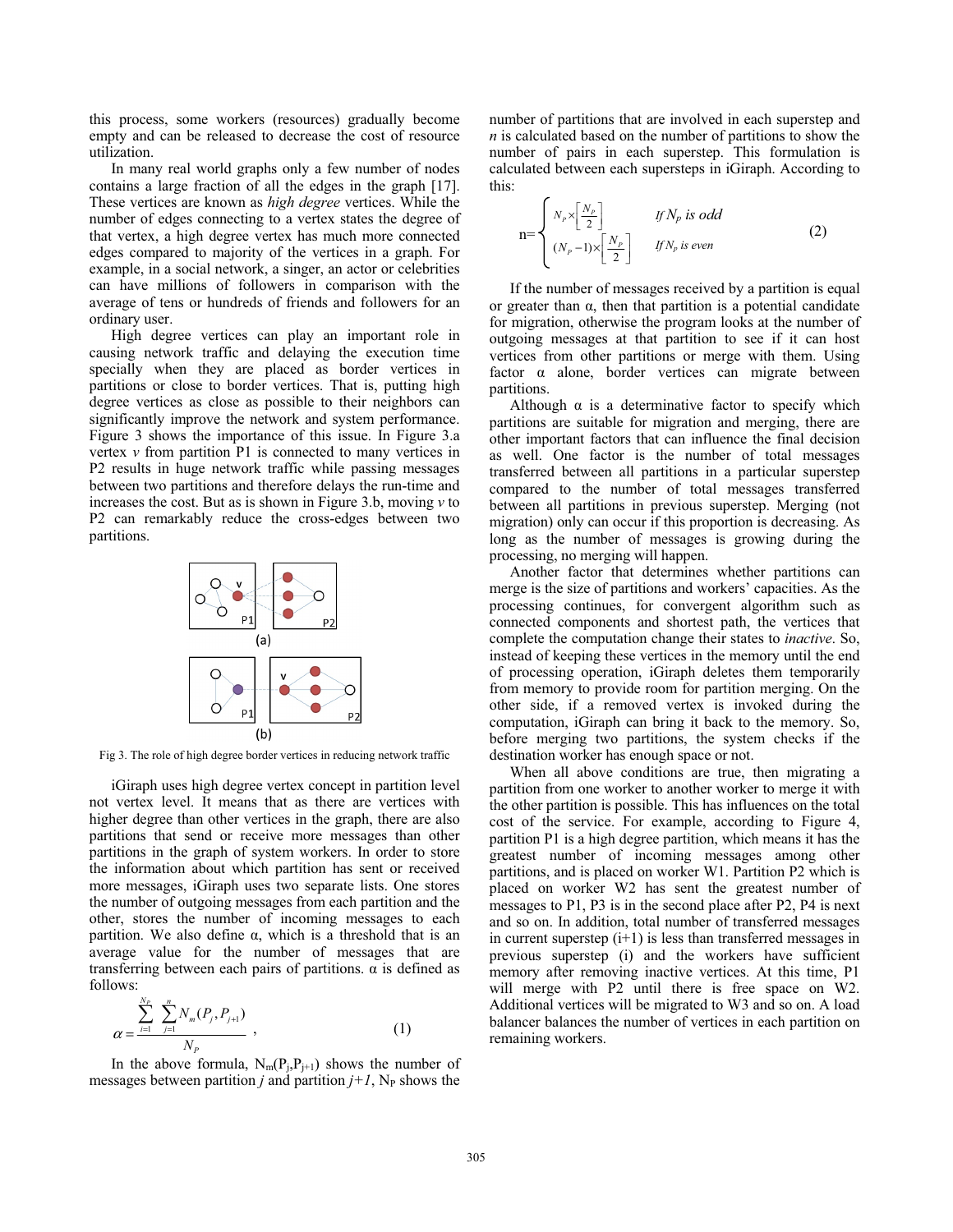

Fig 4. Worker W2 has sent more messages to W1 than other workers

According to our experiment results, using the proposed re-partitioning algorithm for convergent applications can reduce the cost of resource utilization while the execution time is close to Giraph's experiment results or with only a bit of increasing in some cases, but still do not affect the whole results.

For non-convergent applications, iGiraph does not merge the partitions. So, the number of workers will remain the same from beginning of the processing to the end. Instead, only border vertices from high degree partitions will be migrated to reduce the cross-edges between partitions. In this case, the total average number of transferred messages is mitigated which leads to faster execution compared to Giraph.

### IV. IGIRAPH IMPLEMENTATION



Fig 5. System architecture and components

Figure 5 shows the iGiraph's system architecture and components added to basic Giraph. The components that are surrounded by simple lines are basic Giraph's that are used in iGiraph too. The components that are surrounded by dashed lines are the components which are added to the basic framework. Like Giraph, data is loaded and stored on HDFS. Then, an initial partitioner function will partition the graph and prepare the partitions for being distributed across workers. In this paper we use only a simple hash function as initial partitioner. The hash function partitioning method is proved that results in worst performance compared to other complicated initial partitioning methods. Hence, we want to reach a better performance using this approach to show that our method can work very well even in this case. In the next step, partitions will be distributed across workers. The policy selector selects the appropriate computation method based on the type of application. For example, if the algorithm is convergent it enables partition migration. Code executer is the main *Compute()* function that executes the algorithm on each active vertex. After that, according to the number of messages transferred between partitions during

the superstep, a network measurement component will determine which partitions have sent or received messages in a descent order. Then the repartitioner chooses vertices or partitions to migrate or merge according to the policy is selected. This will be done by the partitions migrant. This process will continue until all the vertices in the graph change their states to inactive and there is no more vertices to be computed. Finally, the results will be written back to HDFS.

### V. PERFORMANCE EVALUATION

### *A. Experimental Setup*

We chose shortest path and connected components algorithms among convergent applications and PageRank among non-convergent applications for our experiment. We also use three real datasets [25] of varying sizes: Amazon, YouTube and Pokec which is a Slovak social network.

TABLE I. EVALUATION DATASETS AND THEIR PROPERTIES [25]

| Graph         | Vertices  | Edges      |
|---------------|-----------|------------|
| Amazon (TWEB) | 403.394   | 3.387.388  |
| YouTube Links | 1.138.499 | 4.942.297  |
| Pokec         | 1.632.803 | 30.622.564 |

We use *m1.medium* NECTAR VM instances for all partition worker roles. NECTAR is Australian national cloud infrastructure facilities [26]. Medium instances have 2-cores with 8GB RAM and 70GB disk including 10GB root disk and 60GB ephemeral disk. All the instances are in the same zone and use the same security policies. We also installed NECTAR Ubuntu 14.04 (Trusty) amd64 on each instance. We use Apache Hadoop version 0.20.203.0 and Apache Giraph version 1.1.0 with its checkpointing characteristic turned off. All experiments run using 16 instances where one takes the master role and others are set up as workers.

#### *B. Evaluation and Results*

First, we investigate the impact of our proposed approach on convergent algorithms and compare the results with basic Giraph. Then, we investigate non-convergent PageRank algorithm on both frameworks.

#### *1) Evaluation of Convergent Algorithms*

Figure 6 and 7 show the results of comparison experiments between Giraph and iGiraph on Amazon and Pokec datasets respectively. Considering that the size of every network message is the same in all experiments, here the computation can converge faster using iGiraph while the number of messages passing through network is reduced significantly. In Figure 7, after using factor  $\alpha$  the number of messages increased a bit at first superstep, but noticeably decreased after that and still shows significant network message reduction compared to Giraph.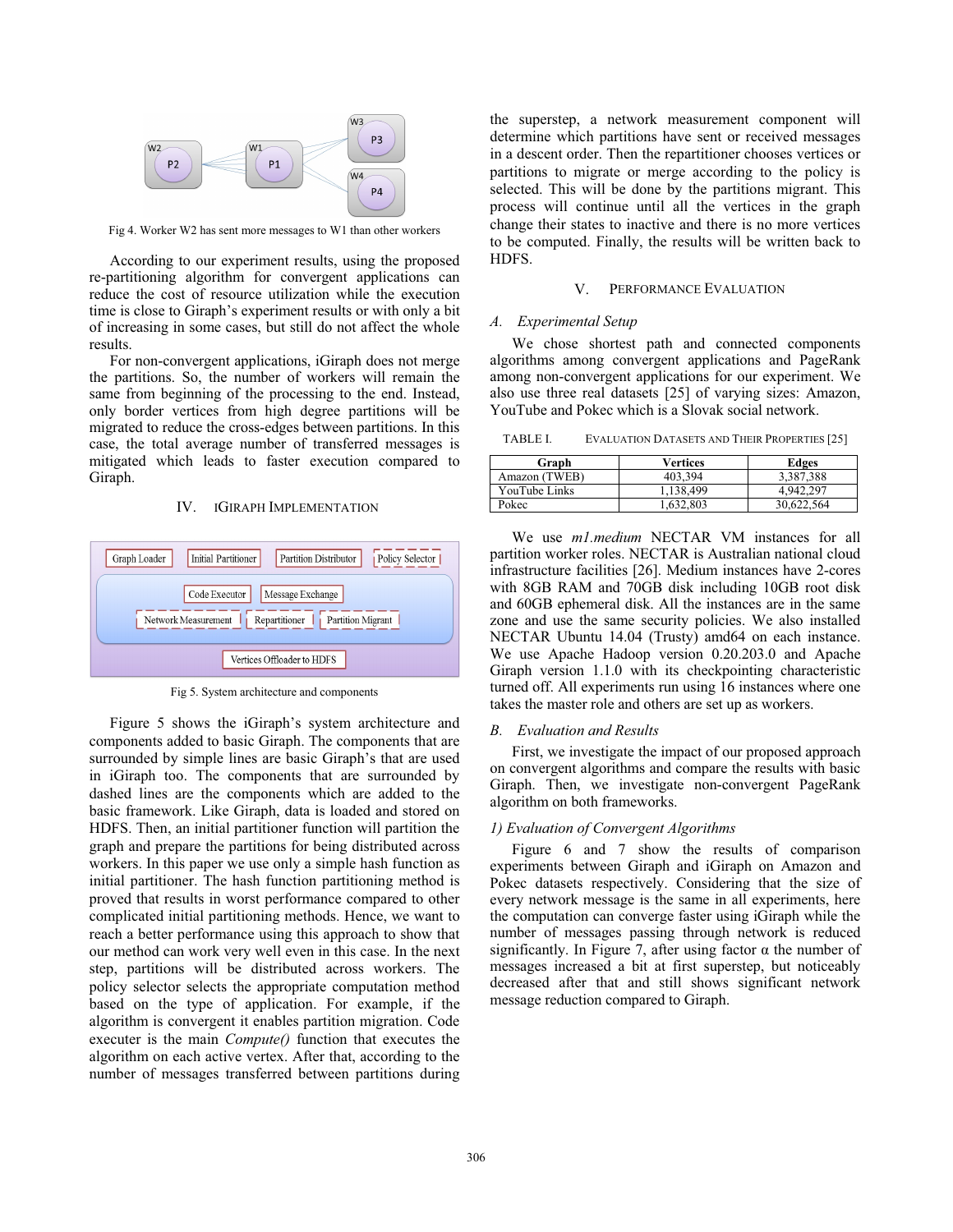

Fig 6. Number of network messages transferred between partitions across supersteps for the Amazon graph using connected components algorithm



Fig 7. Number of network messages transferred between partitions across supersteps for the Pokec graph using connected components algorithm



Fig 8. Number of machines varying during supesteps while running connected component algorithms on different datasets on iGiraph



Fig 9. Total time taken to perform connected components algorithm

In contrast to Giraph in which the number of workers is kept intact during the whole operation, iGiraph releases compute nodes as the graph get converged. That is because by keeping only active vertices for the operation and doing repartitioning between each supersteps, less computation resources are required to continue the processing. We observed that by removing inactive vertices after each superstep, we could merge more partitions to use the capacities of each worker's memory efficiently. So, the more

partition merge, the more resources can be freed which results in more money saving. But this claim only can be true when we consider both resource reduction and execution time together.

$$
Cost_{\text{final}} = \sum_{i=1}^{n} \left( P(VM_i) \times T_{\text{total}} \left( VM_i \right) \right) \tag{3}
$$

According to the above formulation, total cost of using resources on a cloud environment is equal to the summation of the price of each resource P(VMi) multiplied by total time of using that resource  $T_{total}(VM_i)$ . To calculate the final cost for the whole processing operation beside reducing the number of resources, we need to measure the system runtime too. Note that although data transfer also has impact on the final cost calculation, we have not considered that here, but we will take it into consideration for our future works. Figure 9 shows the execution time for processing aforementioned datasets using connected components algorithm. It shows that in addition to decreasing the cost of resource utilization, the run time for the operation is also reduced. Therefore, according to formula 3, the total cost of the operation falls down too.

Similar to previous evaluations for connected component algorithm, we repeated experiments using shortest path algorithm for both Giraph and iGiraph. From the network traffic point of view, the difference between shortest path and connected component is that the former starts with passing a few number of messages at the beginning of computation and gradually increases until reach a maximum and then starts converging, but connected component starts with passing great number of messages hence it immediately starts the convergence process. Figure 10 shows the results of a comparison experiment between Giraph and iGiraph on Amazon dataset using connected components algorithm. It takes 37 supersteps for this process to be completed on Giraph while it converges around superstep 23 using iGiraph. This is because in contrast to Giraph in which the number of messages starts falling down from superstep 14, using factor  $\alpha$ , this happens to iGiraph after superstep 8. From this point onwards in iGiraph, three conditions for partition merging are provided and according to Figure 13 it can be seen that the number of active workers are decreasing. The results for Pokec and YouTube are shown in Figure 11 and 12, respectively.



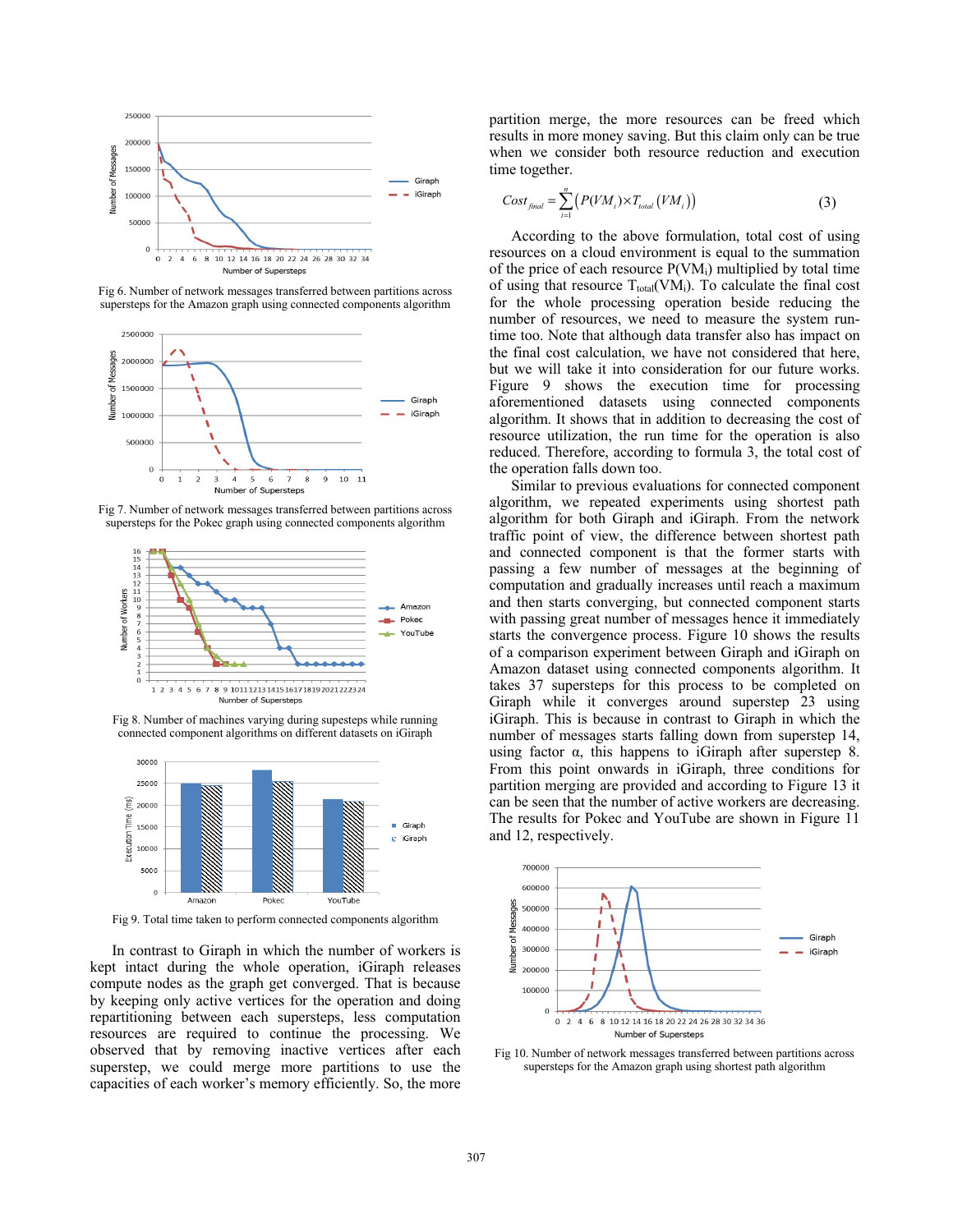

Fig 11. Number of network messages transferred between partitions across supersteps for the Pokec graph using shortest path algorithm



Fig 12. Number of network messages transferred between partitions across supersteps for the YouTube graph using shortest path algorithm



Fig 13. Number of machines varying during supesteps while running connected component algorithms on different datasets on iGiraph



Fig 14. Total time taken to perform shortest path algorithm

The above figure shows that the time taken to complete shortest path algorithm on 16 machines using iGiraph is not significantly different than Giraph. As a result, considering total execution time and decreasing number of active workers in each experiment, iGiraph is more cost-effective than Giraph for convergent algorithms on public clouds.

### *2) Evaluation of Non-Convergent Algorithms*

Processing non-convergent algorithms such as PageRank shows that the number of messages generated in each superstep is almost the same as other supersteps during the whole processing. In PageRank for example, vertices always update their neighbors during the computation hence as long as the number of vertices is the same, the number of messages is also the same. But it is still possible to reduce the network messages by using  $\alpha$  factor.  $\alpha$  determines the partitions that receive more messages through network than the other partitions (high degree partitions). Then, to balance the messaging pattern, iGiraph selects a number of border vertices from high degree partitions to relocate based on the aforementioned algorithm in section 4. After relocating the vertices, a load balancer method will balance the number of vertices in each partition. It can be seen that the average number of network messages falls down a bit in iGiraph results in faster computation. Figure 15 shows the average number of network messages in both Giraph and iGiraph. The total execution time for each experiment also can be seen in figure 16. According to these figures, although we did not decrease the number of workers like what was done for convergent algorithms, total runtime of the system decreased because there are few messages passing through network compared to Giraph.



Fig 15. The average number of network messages in each experiment



Fig 16. Total time taken to perform PageRank algorithm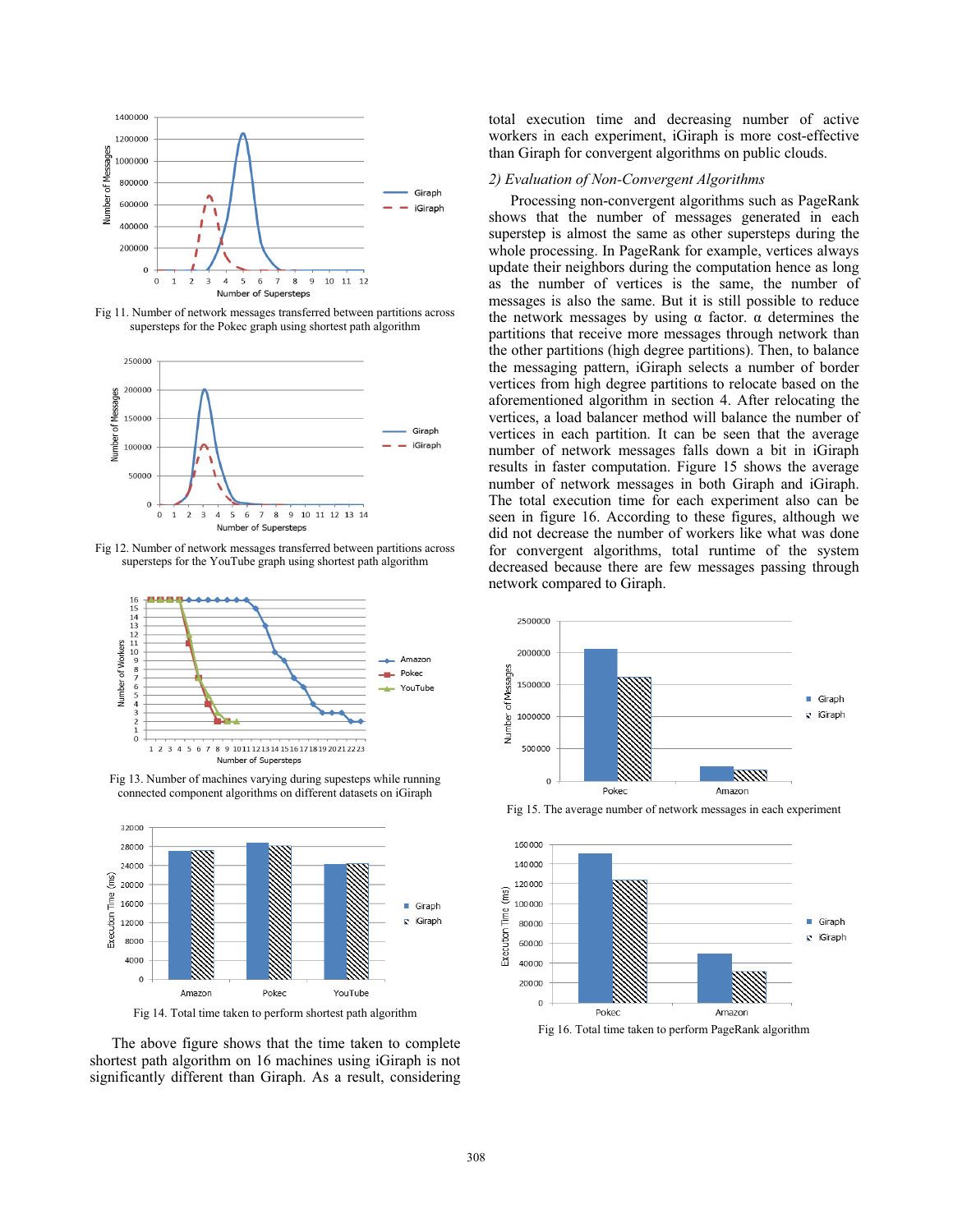# VI. RELATED WORK

According to The National Research Council of the National Academies of the United States [27], graph processing is one of the seven computational giants of massive data analysis. Google's Pregel [28] is the first graph processing framework in the literature that uses a bulk synchronous parallel (BSP) model [14] for graph computation based on a vertex-centric approach. Public implementations of this framework include Giraph [13], GoldenOrb [29], Apache Hama [30], etc. These frameworks are developed based on distributed architectures in which usually one machine acts as the master and one or several other machines act as workers. In the master-worker approach, the input graph is split into partitions and each partition assigns to a worker to process it. Many of graph processing frameworks use a simple hash function for partitioning the graph. However, such simple partitioning leads to huge network traffic in a graph processing task that consequently affects the system performance. To improve the partitioning efficiency, various approaches are proposed in different frameworks [31] [32] [33]. While most graph processing systems offer some specified improvements on HPC clusters with fast interconnects, their conduct on virtualized commodity hardware which is provided by cloud computing paradigm and is accessible to a wider population of users is less investigated [10].

Frameworks designed to process large-scale graphs based on Pregel are called Pregel-like frameworks. They are designed based on distributed architecture on high performance computing systems such as distributed clusters. Although graph processing systems created to overcome previous large data processing solutions such as MapReduce, some of distributed frameworks use series of MapReduce jobs iteratively. Giraph [13] and Surfer [9] are examples of these systems. Other features of Pregel-like frameworks include using bulk synchronous parallel (BSP), message passing communication method and global synchronization barrier between supersteps. However, systems such as GraphLab [34] provide asynchronous computations. Since iGiraph is a Pregel-like system and developed based on Giraph, it contains all of these specifications with some additional features such as dynamic repartitioning and cost minimization. There are many non-Pregel graph processing frameworks developed on distributed architecture. Among these frameworks are Trinity [35] and Presto [36].

GPS [23] is the most similar to our work. It has an optimization called LALP (large adjacency-list partitioning) by which stores high degree vertices and use the list to send one message, instead of thousands for instance, to the partitions are containing those vertices. After the message gets to the destination, it will be replicated thousands times to the message queues of each vertex in its outgoing neighbors list. Instead of storing the list of vertices, iGiraph stores two lists of the number of outgoing and incoming messages from/to each partition that show which partitions are sending or receiving more messages. These lists are noticeably smaller than GPS's adjacency lists.

Another difference between our system and GPS is that high degree vertices in GPS are defined by the programmer, but in iGiraph, the decisions about migrating the partitions are making based on an automatic formula. In GPS, the programmer specifies a parameter  $\tau$ . If the number of outgoing messages for any vertex is more than  $\tau$ , it will be considered as high degree. Here, selecting the right value for  $\tau$  is very important and can directly affect the system's performance.

There are previous studies on the performance effects of different partitionings of graphs on other systems. The main challenge in partitioning a graph is to find how to partition the data to gain better vertex or edge cuts with considering the simplicity of computation. Pregel, Giraph and GraphLab partition the graph by cutting the edges while PowerGraph [37] and X-Stream [38] cut vertices for partitioning. From another point of view, the majority of graph processing frameworks only use static partitioning approaches that means they only partition the graph once before the processing starts or they do it once during the computation. On the other hand, some frameworks such as GPS use dynamic repartitioning approach that allows them to repartition the graph multiple times during the computation based on some pre-defined features to achieve better performance.

# VII. CONCLUSIONS AND FUTURE WORK

Huge amount of data is created and stored in the form of graphs every day. In this paper, we presented iGiraph, a Pregel-like system developed based on Giraph for processing large-scale graphs on public clouds. iGiraph uses a new repartitioning method to reduce the number of messages passing through network by decreasing the number of crossedges between partitions. It utilizes high degree concept in partition level for both convergent and non-convergent types of algorithms. iGiraph also considers processing large graphs as a service on public clouds. Therefore, it reduces the cost of resource utilization by decreasing the number of workers that are using for the operation and executes the applications within a period which is reasonably close to Giraph's time.

We plan to extend iGiraph to use other critical network factors such as network bandwidth and topology, and study the impacts of these factors on system performance. We also want to use other graph partitioning methods such as METIS instead of a simple hash partitioning approach to see how effective are those methods in iGiraph. To investigate the graph processing as a service (GPaaS) more, we will study the factors that affect quality of services for large graph processing services on cloud environment as well.

### ACKNOWLEDGMENTS

We want to thank NECTAR research cloud for their support through providing infrastructures for this research. We also thank Amir Vahid Dastjerdi, Adel Nadjaran Toosi and Chenhao Qu for their comments on improving this work. This work is partially supported by ARC Future Fellowship grant.